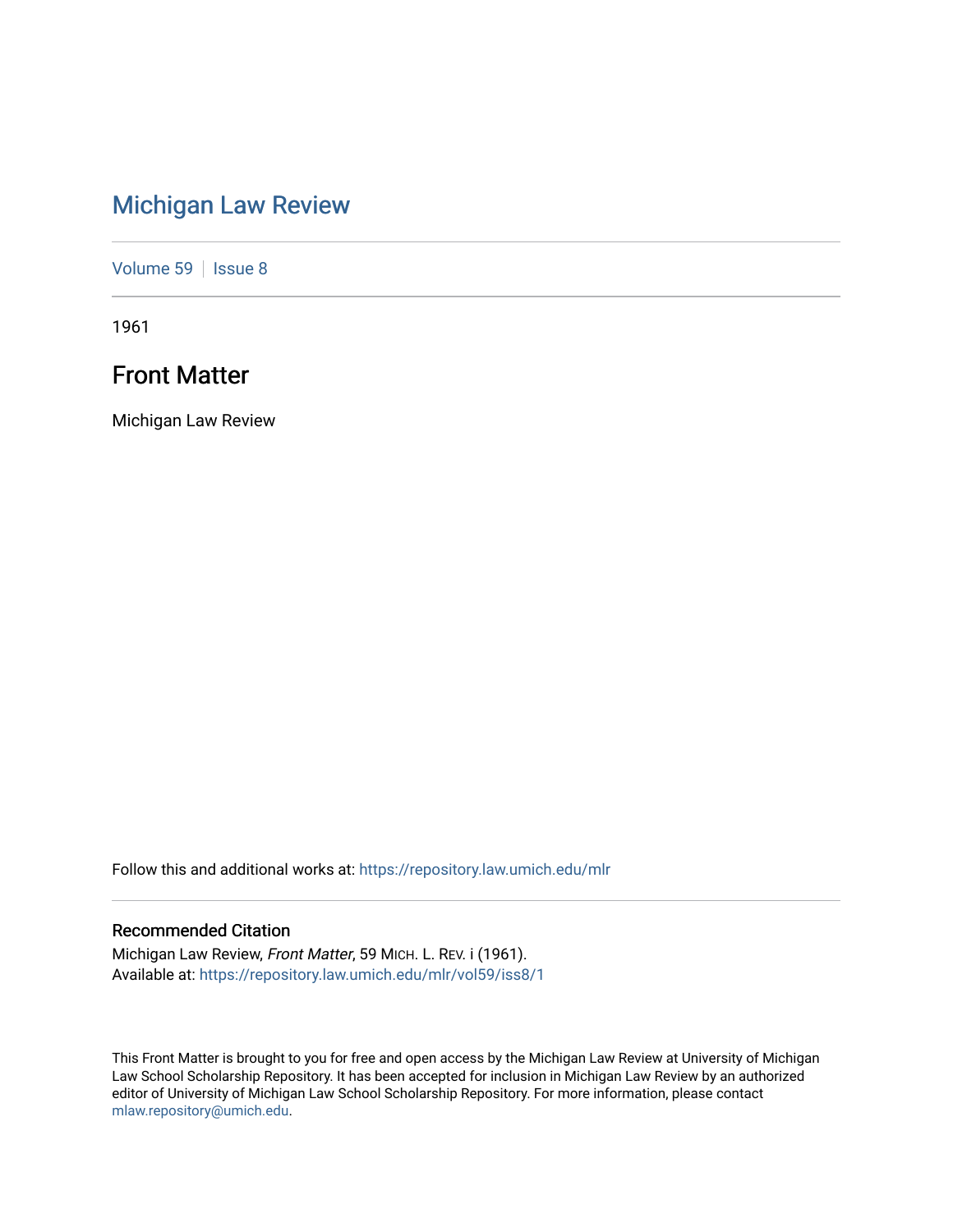# **Michigan Law Review**

J.

 $er$ 

**Volume 59 1960 ... 1961** 

 $C*$ 

UNIVERSITY OF MICHIGAN LAW SCHOOL

> ANN ARBOR, MICHIGAN 1961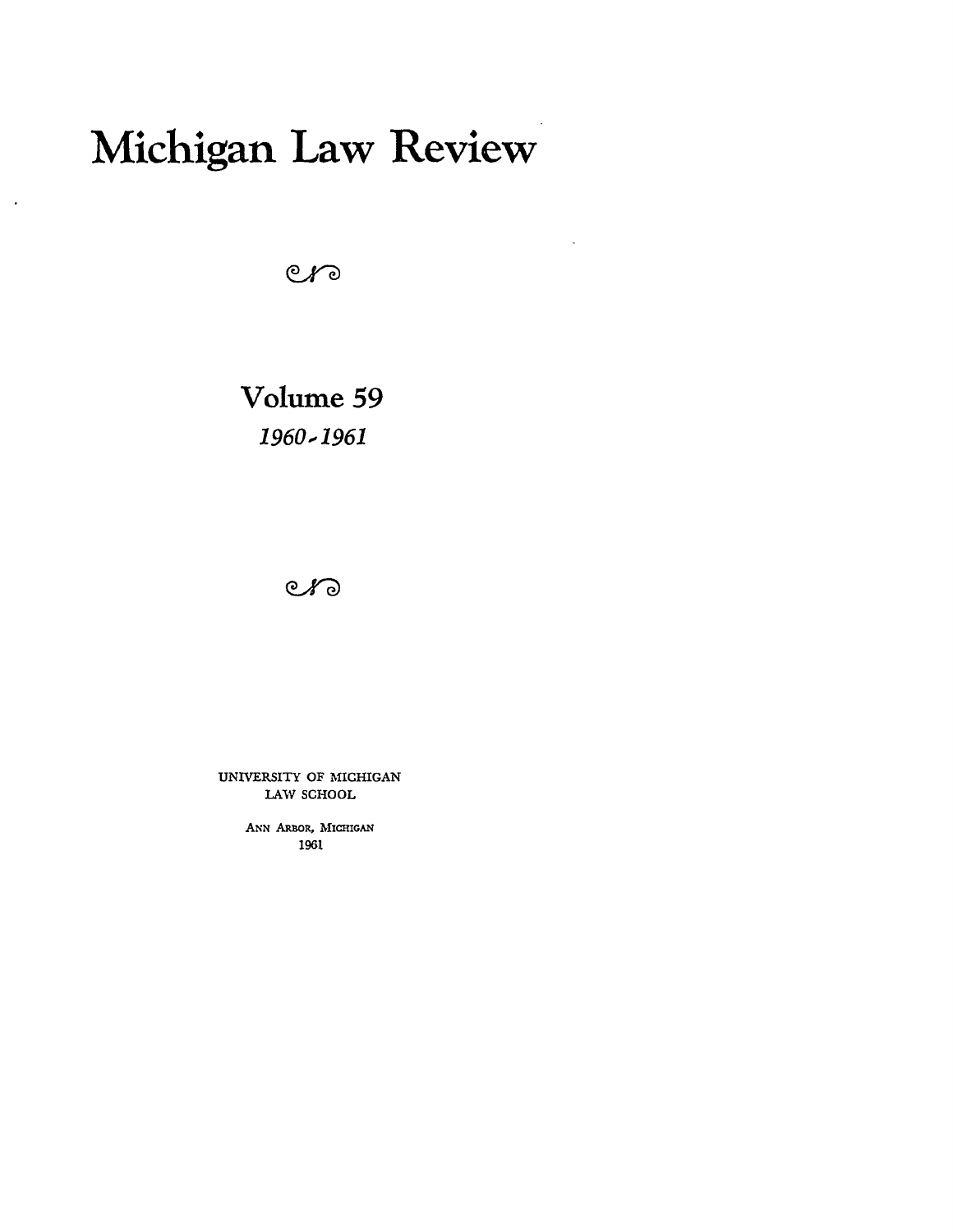## **MICHIGAN LAW REVIEW**

| Vol. 59 | <b>JUNE 1961</b> | No. 8 |  |
|---------|------------------|-------|--|
|         |                  |       |  |

#### CONTENTS

#### ARTICLES

| CONCURRENT CAUSATION IN INSUR- |  |  |                                    |  |  |
|--------------------------------|--|--|------------------------------------|--|--|
| ANCE CONTRACTS                 |  |  | By William Conant Brewer, Jr. 1141 |  |  |
|                                |  |  |                                    |  |  |

THE INVESTIGATORY POWERS OF THE COMPTROLLER GENERAL OF THE UNITED STATES By *Gustave M. Hauser* . . 1191

#### COMMENTS

 $\epsilon$ 

BILLS AND NOTES-PAYEES BY IMPERSONATION AND BY ASSUMPTION OF A NAME - DRAWER'S INTENT AND COMMERCIAL POLICY . . . . 1218

FEDERAL ANTITRUST LAWS-EXCLUSIVE DEALING-STANDARDS OF ILLE-GALITY UNDER SECTION 3 OF THE CLAYTON ACT . . . . . . 1236

Copyright 1961, by The Michigan Law Review Association.

Published monthly, November-June, at Lansing, Michigan. Entered November 1, 1902 at Ann Arbor, Michigan, as Second-Class Matter under Act of Congress, March 3, 1879. Re-entry at Lansing, Michigan, November 30, 1959. Printed by Speaker-Hines &: Thomas, Inc., 315 North Grand Ave., Lansing, Michigan. Editorial Offices at *Ann Arbor, Michigan.* 

Subscriptions: United States, \$7.50 per year in advance, eight numbers; Foreign, \$8. Single Issues: \$2.00.

Reprints: A few reprint copies of the articles appearing in this issue are available at 50 cents each.

Address all correspondence to:

Michigan Law Review Hutchins Hall Ann Arbor, Michigan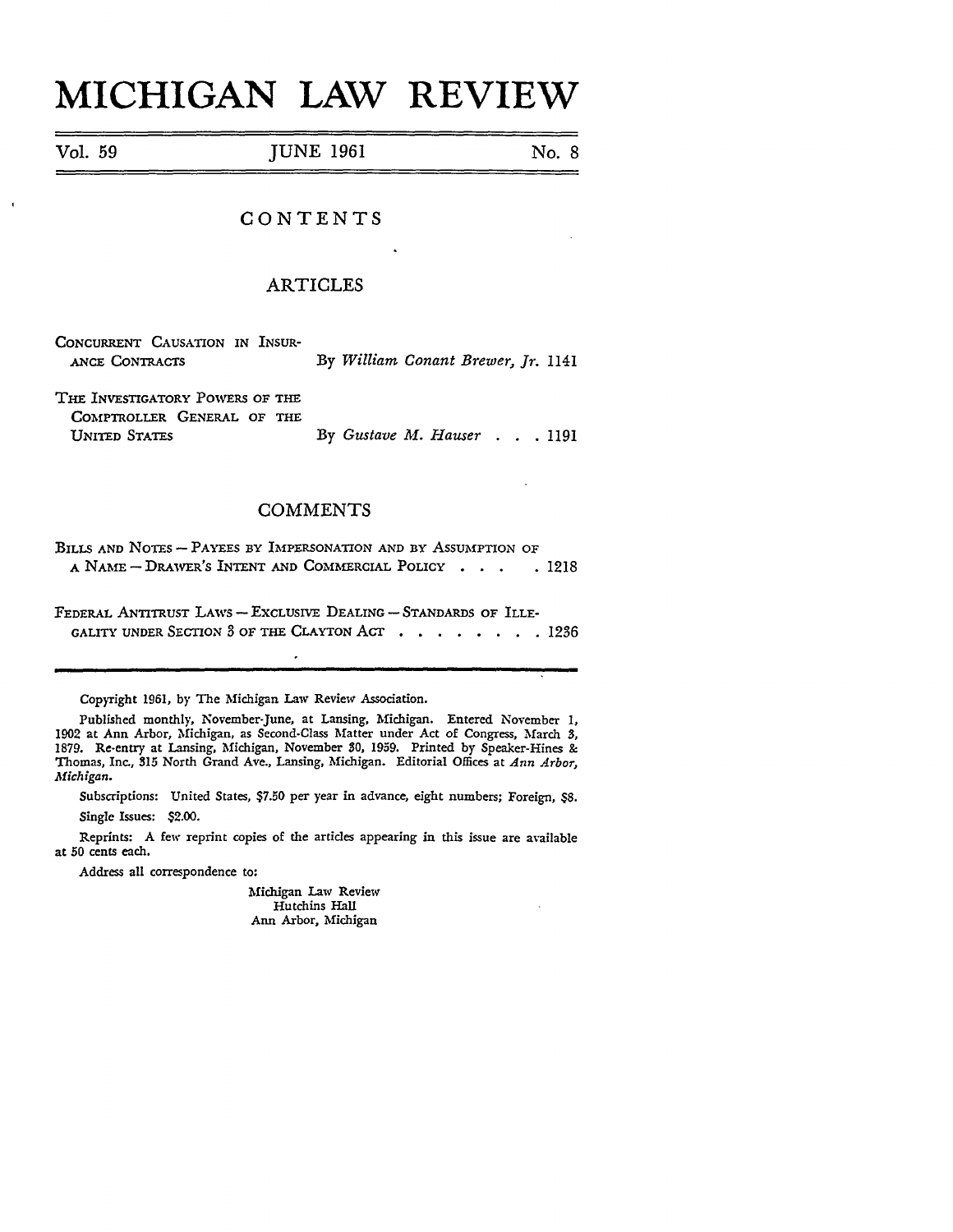#### RECENT DECISIONS

|                                    | CONSTITUTIONAL LAW—Freedom of Re- |  |  |  |  |  |  |  |  |  |
|------------------------------------|-----------------------------------|--|--|--|--|--|--|--|--|--|
| ligion - Tuition Payments to Paro- |                                   |  |  |  |  |  |  |  |  |  |
|                                    | chial Schools Violate Fourteenth  |  |  |  |  |  |  |  |  |  |
|                                    | Amendment 1254                    |  |  |  |  |  |  |  |  |  |

CoNTRAcrs - Subrogation - Partial Subrogation of a Cause of Action for Personal Injuries  $\cdots$   $\cdots$  .  $\cdots$  . 1256

- LABOR RELATIONS Disputes and Concerted Activities - Right of Employees of a Public Corporation To Strike 1260
- NEGLIGENCE-Interspousal Tort Im· munity-Action by Wife Against<br>Deceased Husband's Estate . . . . 1263

REGULATION OF BUSINESS - SEC Rule X-lOB-5 - Recovery by Corporation Fraudulently Induced To Issue Shares . . . . . . . . . . 1267

SOVEREIGN IMMUNITY  $-$  Suit for Specific Relief Against Federal Officers-United States Not a Necessary Party 1270

TAXATION-Federal Income Tax-<br>Severance Damages to Real Property Are a Component of Charitable Deduction . . . . . . . . . . 1274

TRUSTS AND ESTATES-Pour-Over Wills - Bequest to Subsequently-Amended Trust Upheld Under Doctrine of Independent Significance • 1276

#### RECENT BOOKS

| AMERICAN BAR FOUNDATION: MODEL BUSINESS CORPORATION ACT        |
|----------------------------------------------------------------|
| ANNOTATED                                                      |
| Reviewed by Norman D. Lattin 1280                              |
| TAYLOR: INDONESIAN INDEPENDENCE AND THE UNITED NATIONS         |
| Reviewed by Durward V. Sandifer 1283                           |
| INTERNATIONAL COMMISSION OF JURISTS: THE RULE OF LAW IN A FREE |
| SOCIETY: A REPORT ON THE INTERNATIONAL CONGRESS OF JURISTS     |
| Reviewed by William B. Harvey 1286                             |
| BOOKS RECEIVED 1290                                            |

#### PERIODICAL INDEX

| SUBJECT INDEX of Articles and Comments Appearing in Leading Law |  |  |  |  |  |  |  |  |  |  |  |
|-----------------------------------------------------------------|--|--|--|--|--|--|--|--|--|--|--|
|                                                                 |  |  |  |  |  |  |  |  |  |  |  |

#### INDEX

| CONTENTS OF VOLUME 59: Subject Index, Tables of Cases, Articles, |                       |  |  |  |   |  |  |  |     |
|------------------------------------------------------------------|-----------------------|--|--|--|---|--|--|--|-----|
|                                                                  | Authors, Book Reviews |  |  |  | . |  |  |  | 111 |